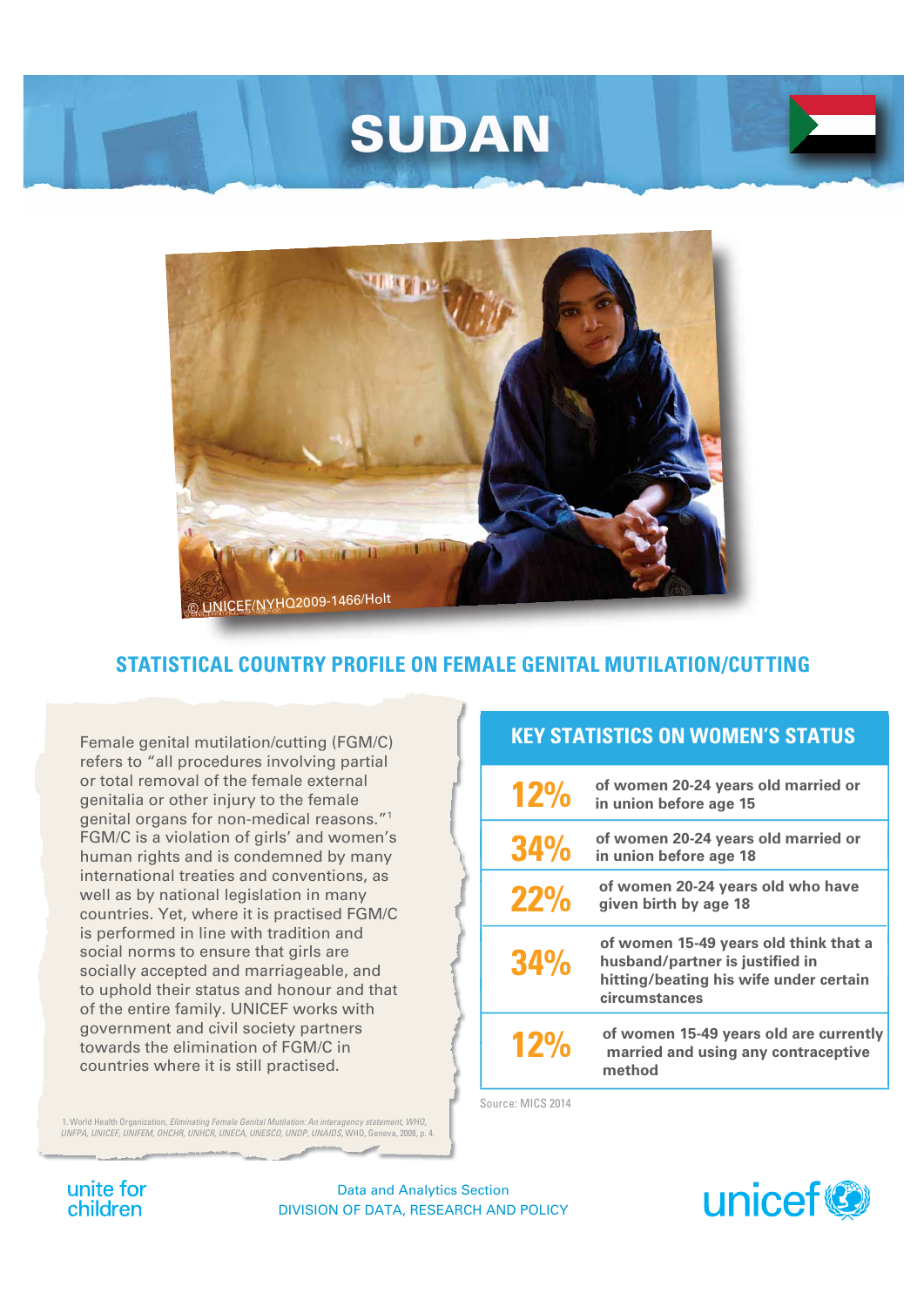### **HOW WIDESPREAD IS THE PRACTICE?**

#### **Nearly 9 out of 10 girls and women in Sudan have undergone FGM/C**





### **WHEN AND HOW IS FGM/C PERFORMED?**

#### **More than three-quarters of girls are cut by health personnel, most commonly a nurse, midwife or other health worker**

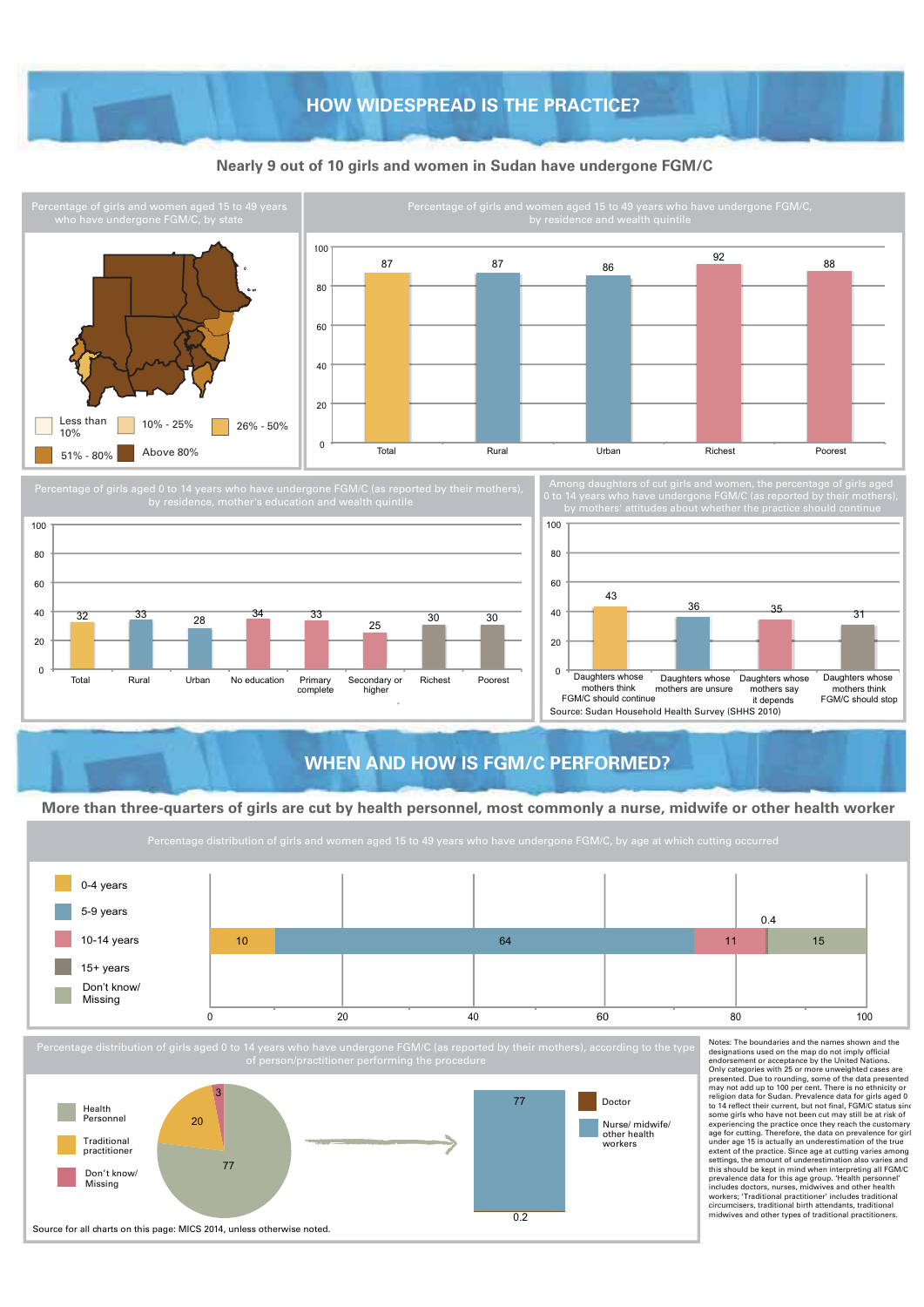## **WHAT ARE THE PREVAILING ATTITUDES TOWARDS FGM/C?**

#### **Slightly more than half of girls and women are opposed to the continuation of FGM/C**



Percentage of girls and women aged 15 to 49 years who have heard about FGM/C and think the practice should continue, by wealth quintile, education,



# **IS THE PRACTICE OF FGM/C CHANGING?**

#### **Fewer adolescent girls have undergone FGM/C compared to older women**



Source for all of the above charts: MICS 2014





Notes: N/A = not available. There is no ethnicity data for Sudan. The DHS conducted in 1989-1990 sampled only girls and women aged 15 to 49 who had ever been married, while later surveys collected data on all girls and women, regardless of their marital status. For this reason, data on prevalence of FGM/C and attitudes towards the practice from the 1989-1990 survey were not included in the trend analysis here.